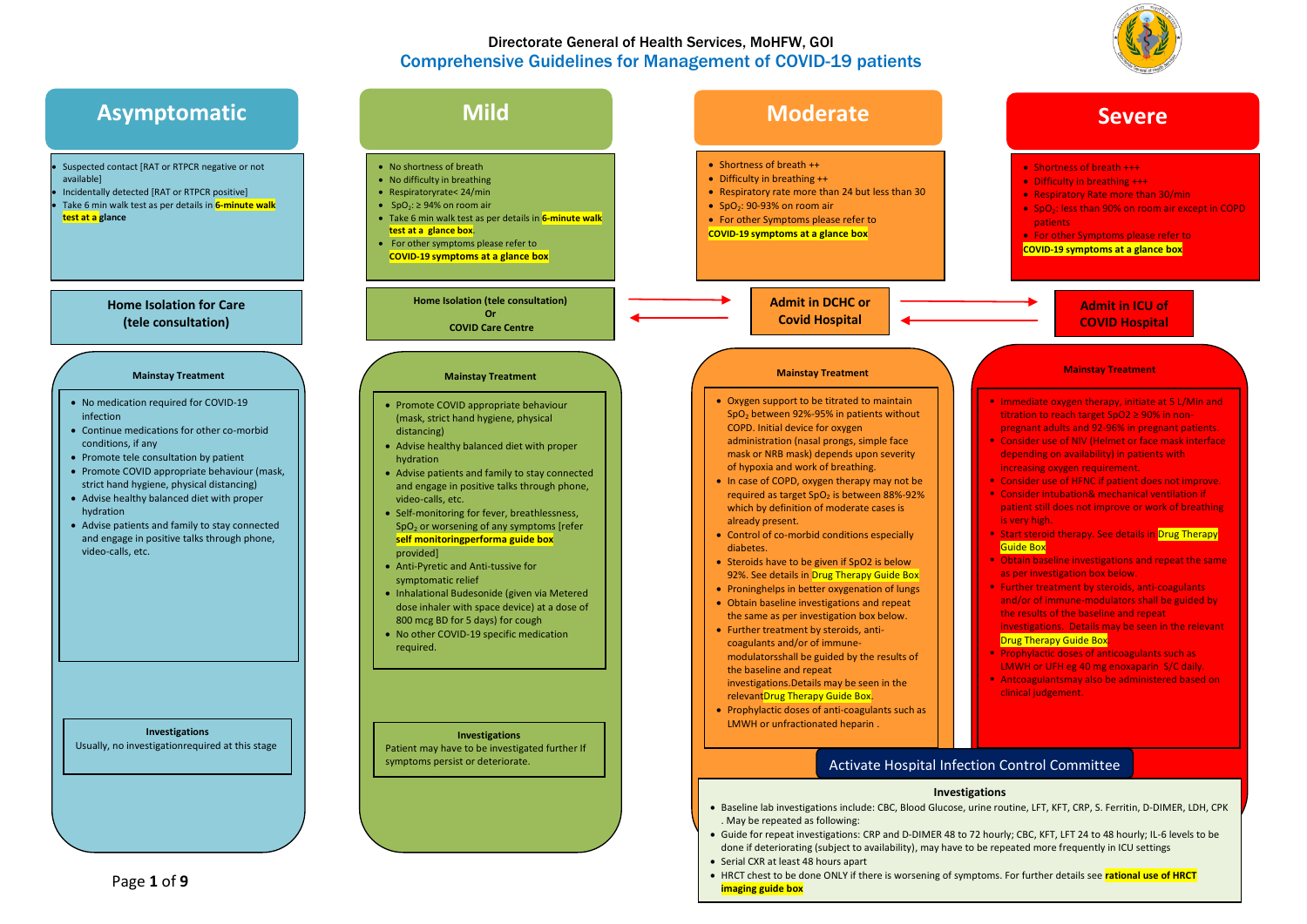

# **COVID-19 Symptoms at a glance box**

| Symptoms*                                  | <b>Asymptomatic</b> | <b>Mild</b>                       | <b>Moderate</b> | <b>Severe</b> |
|--------------------------------------------|---------------------|-----------------------------------|-----------------|---------------|
| • Fever                                    | X                   | $+$                               | $++$            | $+ + +$       |
| • Cough                                    | ×                   | $\ddot{}$                         | $\ddot{}$       | $++$          |
| • Sore Throat/Throat<br>irritation         | ×                   | $\ddot{}$                         | $+/-$           | $+/-$         |
| • Body ache/ Headache                      | X                   | $+$                               | $\ddot{}$       | $++$          |
| • Malaise/Weakness                         | ×                   | $\ddot{}$                         | $\ddot{}$       | $++$          |
| • Diarrhoea or gastro-<br>intestinal upset | X                   | $\ddotmark$                       | $\ddot{}$       | ÷             |
| • Anorexia/ Nausea/<br><b>Vomiting</b>     | ×                   | $+/-$                             | $+/-$           | $+/-$         |
| • Loss of Smell and/or<br>Taste            | X                   | $+/-$                             | $+/-$           | $+/-$         |
| • Shortness of<br>breath/breathlessness    | X                   | X                                 | $++$            | $+ + +$       |
| • Respiratory rate/min                     | $12 - 16$           | May be raised but less<br>than 24 | 24-30           | $\geq$ 30/min |
| • $SpO2$ on room air                       | ≥95%                | $\geq 94\%$                       | 90%-93%         | < 90%         |

\* The possible symptoms, signs and findings have been enlisted and patients in each category may have one or many of these.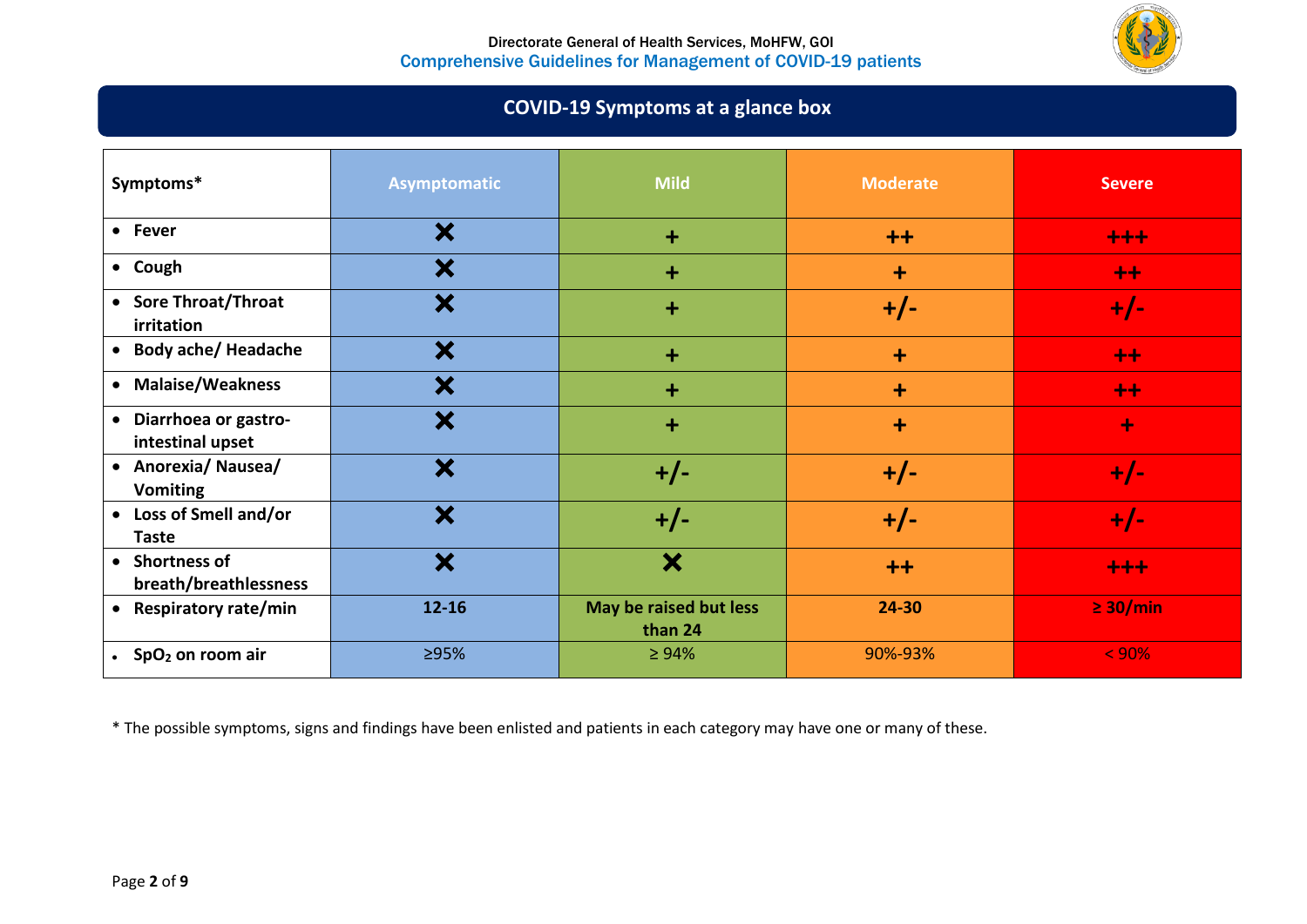

# **Self-Monitoring Performa guide box**

| <b>Monitoring Sheet for Covid-19 Patients at Home</b>                                                 |          |              |                                     |       |           |           |              |  |  |
|-------------------------------------------------------------------------------------------------------|----------|--------------|-------------------------------------|-------|-----------|-----------|--------------|--|--|
| Name:                                                                                                 |          | Sex:<br>Age: |                                     |       |           | Date:     |              |  |  |
| Co-morbid conditions, if any and drugs being taken:<br>1.<br>2.<br>3.<br>4.<br>Parameters and record: |          |              | Controlled: $(Y/N)$<br><br><br><br> |       |           |           |              |  |  |
| Day/time                                                                                              | Malaise* | $SOB**$      | Temp                                | Pulse | <b>BP</b> | $SPO2***$ | Any<br>other |  |  |
| 8:00 AM                                                                                               |          |              |                                     |       |           |           |              |  |  |
| 12:00Noon                                                                                             |          |              |                                     |       |           |           |              |  |  |
| 4:00 PM                                                                                               |          |              |                                     |       |           |           |              |  |  |
| 8:00 PM                                                                                               |          |              |                                     |       |           |           |              |  |  |

\*Malaise: means feeling of unwellness

\*\*SOB: Shortness of breath/breathing difficulty/breathlessness (may be recorded as Yes/No) \*\*\*SPO2: Oxygen levels to be measured by pulse oximeter

Take a 6-minute walk test as given in the 6-minute test at a glance box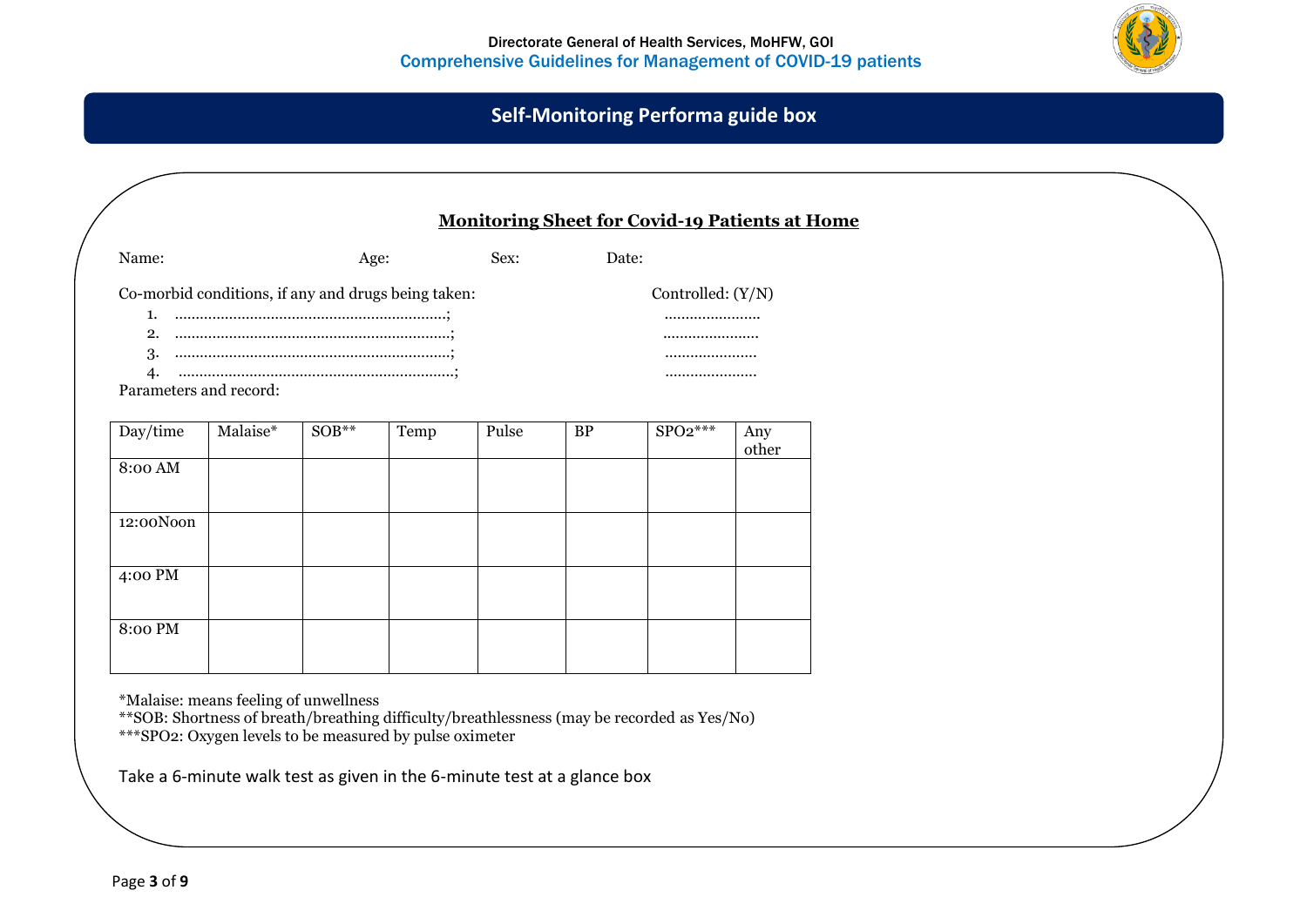

## **6 - Minute walk test at a glance box**

# **How to conduct a 6-minute walk test?**

- ❖ A 6-minute walk test is an established simple clinical test to assess cardio-pulmonary exercise tolerance. This test is used to unmask hypoxia.
- ❖ Patient with pulse oximeter attached to his finger is asked to walk in the confines of his room for 6 minutes continuously.
- ❖ Any drop in saturation below 94%, or an absolute drop of more than 3% to 5% or feeling unwell (lightheaded, short of breath) while performing the test or at end of 6 minutes are significant findings. Such patients are labelled as positive for 6-min walk test.
- ❖ Patients with positive 6-minute walk test may progress to become hypoxic and hence early admission to hospital [for observation and oxygen supplementation] is recommended.
- ❖ The test can be repeated every 6 to 8 hours of monitoring in home setting.
- ❖ It should not be done in patients older than 70 years, those with uncontrolled asthma, pregnant patients.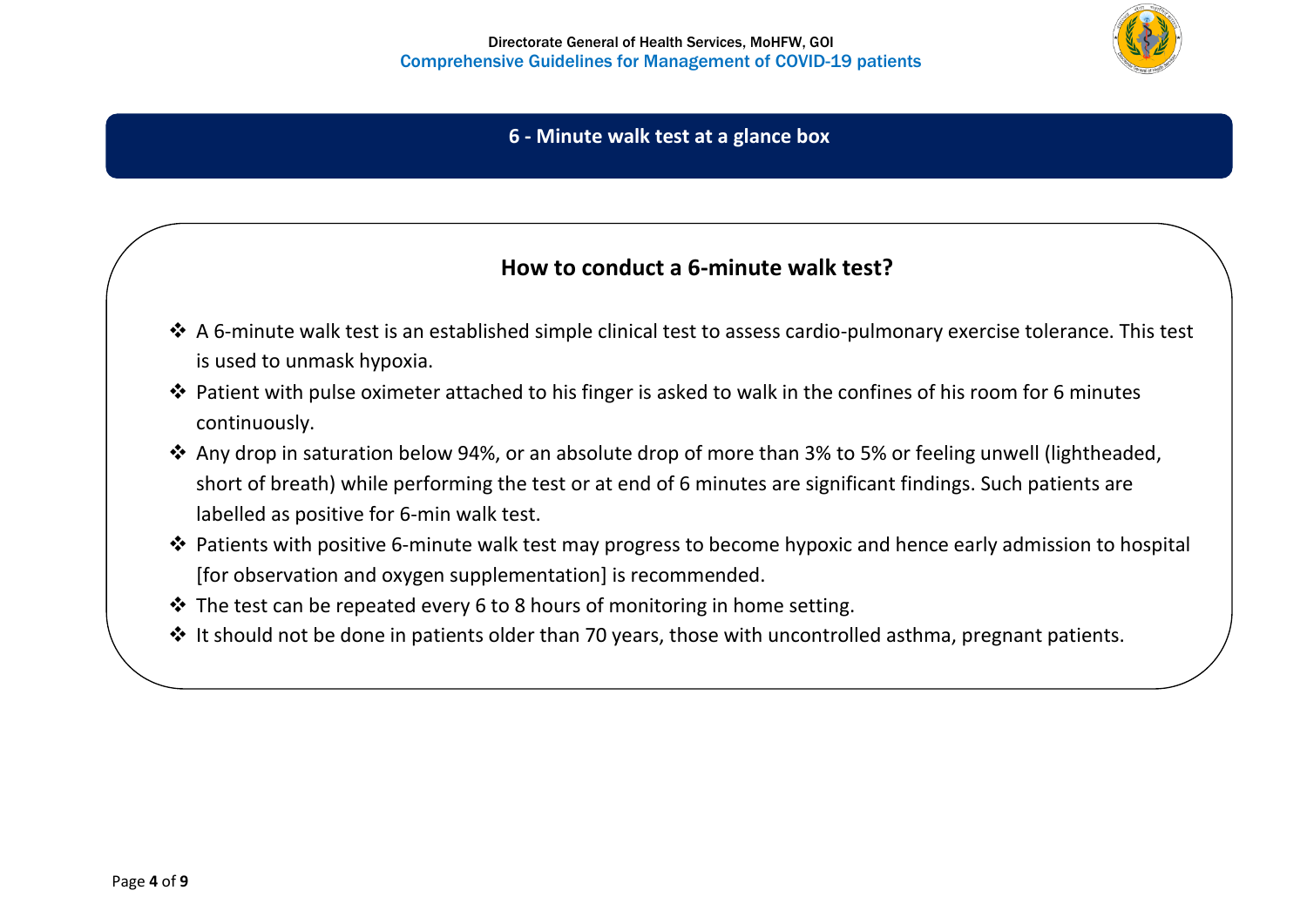

# **COVID-19 Treatment/What-to-do at a glance box**

| Do's/Treatment                                     | Asymptomatic          | <b>Mild</b> | <b>Moderate</b>       | <b>Severe</b>              |
|----------------------------------------------------|-----------------------|-------------|-----------------------|----------------------------|
| <b>Wearing Mask</b>                                |                       | $\cdot$     | $\checkmark$          | $\boldsymbol{\mathscr{L}}$ |
| Physical distancing                                | $\checkmark$          | v           | $\blacktriangledown$  | $\overline{\mathscr{L}}$   |
| Hand hygiene                                       |                       |             | $\blacktriangleright$ |                            |
| Cough etiquettes                                   | $\blacktriangleright$ |             | $\blacktriangledown$  |                            |
| Anti-pyretic (PCM)                                 | w                     |             | N                     | $\blacktriangleright$      |
| Anti-tussive SOS                                   | ₩                     |             | $\blacktriangledown$  |                            |
| <b>Inhalational Budesonide</b>                     | $\blacktriangleright$ |             | X                     | ×                          |
| Oxygen Support#                                    | ₩                     |             | <b>M</b>              |                            |
| Anti-inflammatory/<br>Immunomodulatory<br>therapy# | ₩                     |             | $\blacktriangleright$ | $\blacktriangledown$       |
| Anticoagulation#                                   | ◆⊿                    |             | M                     |                            |
| Monitoring (CXR/ HRCT/<br>Lab investigations)*#    | ₩                     | v           | $\blacktriangledown$  | $\blacktriangleright$      |

\*Please see detailed guidelines for HRCT

# To be done in hospital setting as per the guidance of treating physician.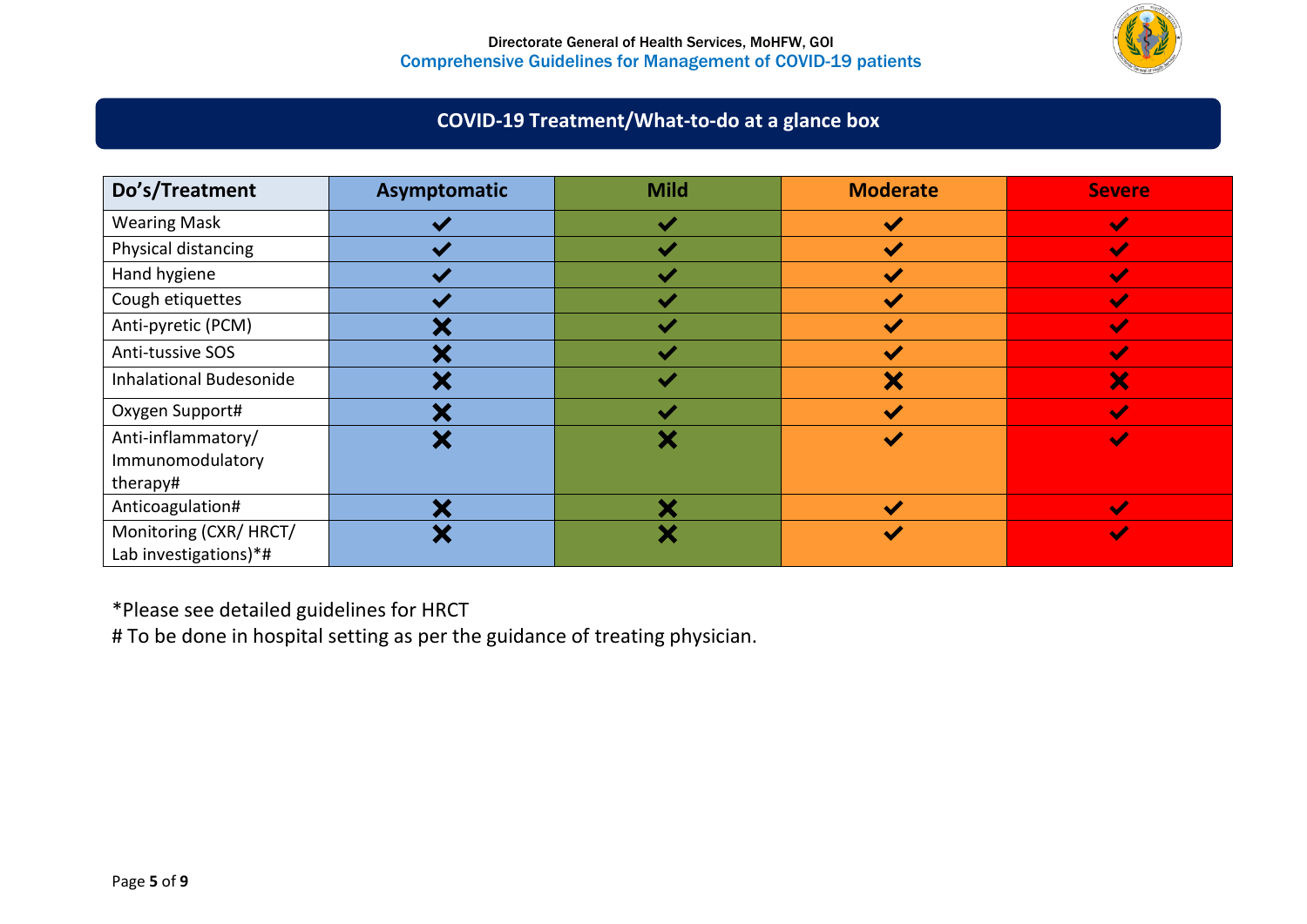

## **COVID-19 Management: EUA/Off Label Drugs use at a glance box**

### **Emergency Use Authorisation (EUA)/ Off label use (based on limited available evidence and only in specific circumstances)**

### **Guidelines for use of Remdesivir**

- 1. Remdesivir is reserved drug approved by DCG (I) under Emergency Use Authorization only based on limited scientific evidence globally. It is to be used only in select moderate/ severe hospitalised COVID-19 patients on supplemental oxygen within 10 days of onset of disease.
- 2. It is not indicated in mild COVID-19 patients who are in home care/ COVID Care Centres.
- 3. Physicians are advised to exercise extreme caution in using remdesivir as this is only an experimental drug with potential to harm.

Further, the following additional steps are recommended to stop misuse of Remdesivir:

- ❖ It must be advised by senior faculty members/ specialists directly involved in patient's care.
- ❖ If ithas to be advised/ ordered during odd hours, it should be done by the duty doctor after telephonic consultation with a senior faculty member/ specialist/ unit in - charge.
- ❖ Advise/ order for Remdesivir must be written and bear the name, signature and stamp of the concerned doctor.
- ❖ Every hospital needs to set up Special Drug Committee (SDC) which must review use of Remdesivir in their hospital periodically. It would be preferable to have a Pharmacology Professor/ faculty as a member of the SDC wherever available.
- ❖ The Special Drug Committee should share their findings with the clinicians periodically to ensure rational and judicious use of Remdesivir.
- ❖ It should be procured and provided by the hospitals only; the patient's attendants/ relatives should not be asked to procure Remdesivir from retail market.

### **Guidelines for use of Tocilizumab**

- ❖ Tocilizumab is an immunosuppressant drugand it has been approved by DCG (I) for use as an off-label drug\***ONLY**in severe and critically ill patients of COVID-19 meeting following conditions:
	- $\circ$  If the patient shows no signs of improvement in terms of oxygen requirement even after 24-48 hours of administration of steroids, and
	- o Has significantly raised inflammatory markers (C-Reactive Protein≥75 mg/L)
- ❖ However, it must be ensured that the patient is free of any bacterial/ fungal/ tuberculous infection at the time of administration of Tocilizumab.
- ❖ Dosage: single dose of 8 mg/kg body weight (not more than 800 mg) in 100 ml normal saline over one hour.

\* Off-label use is the use of pharmaceutical drugs for an indication, age group, dosage, or route of administration that is not approved by the regulatory agencies and is not mentioned in the prescribing information for the drug.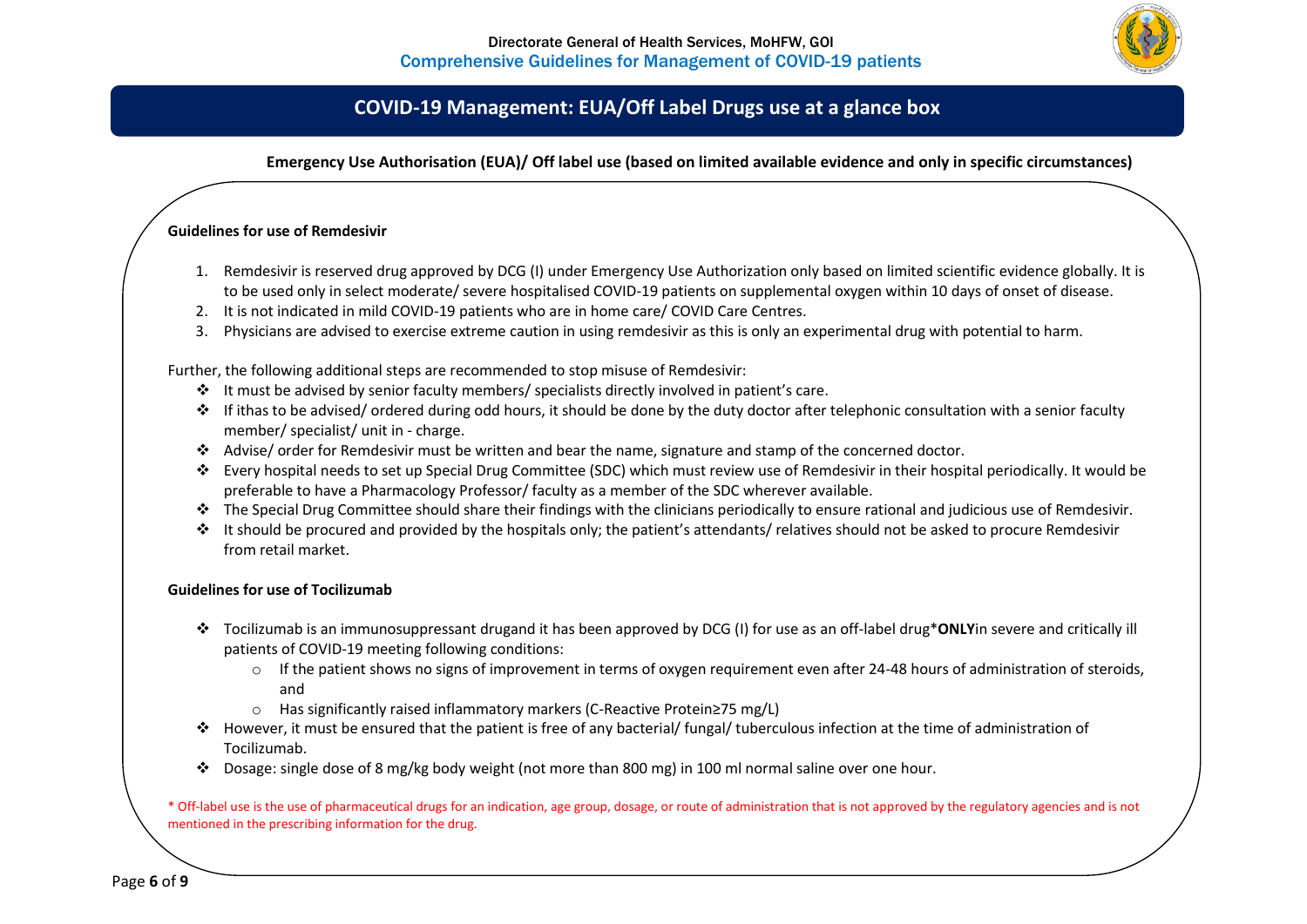

## **COVID-19 Management: Use of steroids and anti-coagulants guide box**

### **Guidelines for use of Steroids**

- **Steroids are not indicated and are harmful in asymptomatic and mild cases of COVID-19.**
- Steroids are indicated in only hospitalized moderately severe and critically ill COVID-19 cases.
- Steroids should be used at the **Right Time, in Right dose and for Right duration**
- Self-medication of steroids must be avoided.

#### • **Recommended dose:**

- $\triangleright$  Dexamethasone 6mg IV once daily or per oral for initially for 10 days or till the time of discharge whichever is earlier, based on clinical judgement on daily basis.
- ➢ Equivalent glucocorticoid dose may be substituted (if dexamethasone is unavailable) by methylprednisolone 32 mg orally or 40 mg I/V or 50 mg hydrocortisone intravenously every 8 hours or Prednisone 40 mg (per oral).
- Monitoring of blood glucose is mandatory in all patients put on steroids as it may precipitate hyperglycaemia. In any case, COVID-19 infection and its treatment are likely to precipitate diabetes in previously normal individuals or worsen diabetes in known cases
- It must be also remembered that steroids may prolong viral shedding, and hencecaution is required.

#### **Guidelines for use of Anti-coagulants**

- **Moderate cases**:
	- o Prophylactic doses to be used in moderate cases of COVID-19 with un-fractionated heparin or low molecular weight heparin (weight based e.g., Enoxaparin 0.5 mg/kg per day SC OD).
	- o There should be no contraindication or high risk of bleeding.
- **Severe cases**:
	- o Prophylactic doses to be used in severe cases of COVID-19 with un-fractionated heparin or low molecular weight heparin (weight based e.g., Enoxaparin 0.5 mg/kg per day SC OD), therapeutic dose to be used only if there is evidence of thromboembolism.
	- o There should be no contraindication or high risk of bleeding.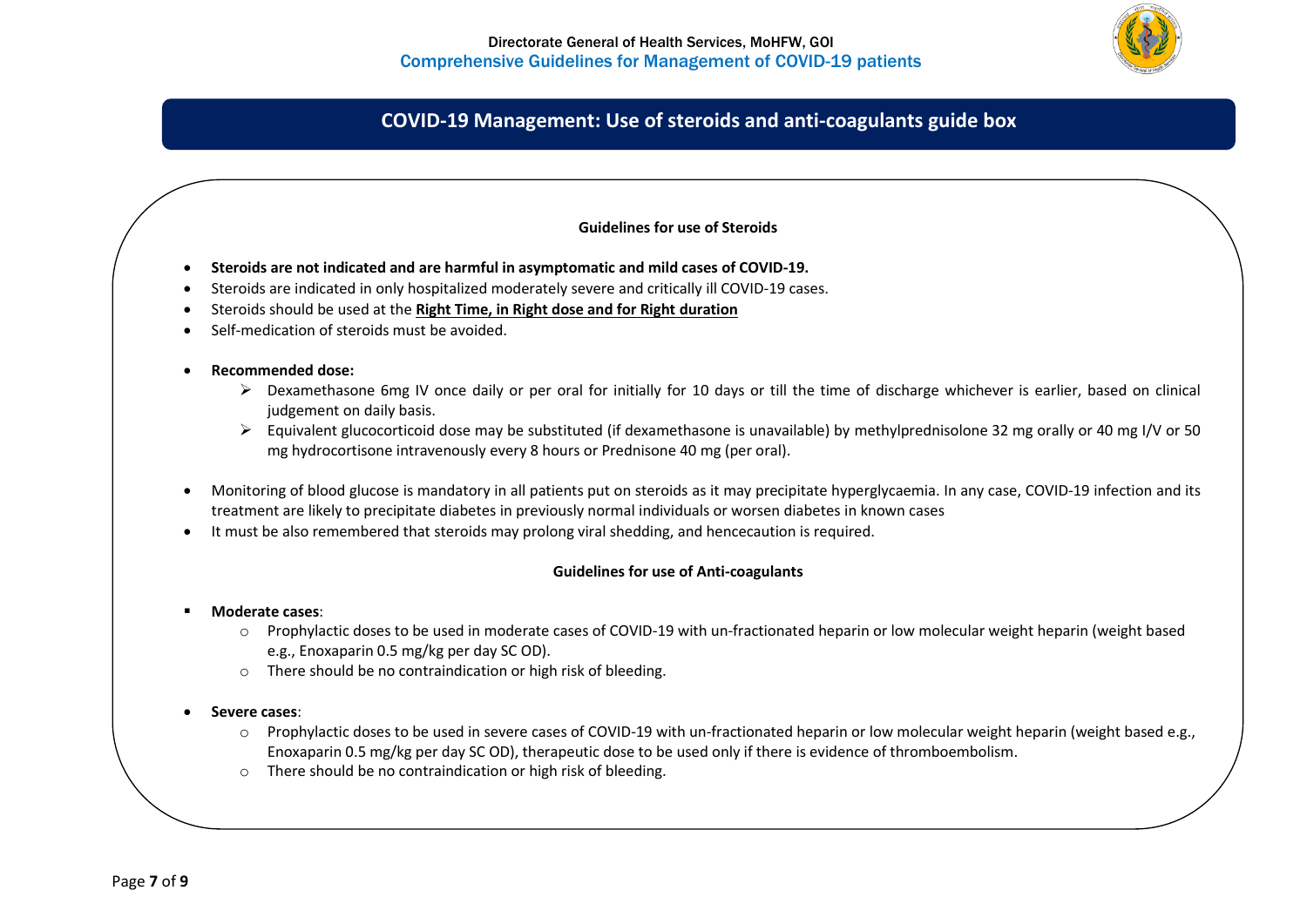

## **COVID-19 Management: Rational use of HRCT imaging guide box**

High-resolution CT (HRCT) scan of chest provides better visualization of the extent and nature of lung involvement in patients with COVID-19. However, any such additional information gained from HRCT scan of chest often has little impact on treatment decisions. At present, treatment decisions are based almost entirely on clinical severity and physiological impairment. Therefore, treating physicians should be highly selective in ordering HRCT imaging of Chest in patients of COVID-19.

### **Why routine HRCT imaging of chest in COVID-19 patients is NOT recommended?**

- Nearly two-thirds of persons with asymptomatic COVID-19 have abnormalities on HRCT chest imaging which are nonspecific. Most of them do not progress clinically.
- HRCT imaging of chest done in the first week of illness might often underestimate the extent of lung involvement, giving a false sense of security.
- Correlation between extent of lung involvement by HRCT imaging of chest and hypoxia is imperfect. Often, young individuals with extensive lung involvement will not develop hypoxia, while elderly individuals with minimal/ less extensive lung involvement are likely to develop hypoxia.
- Radiation exposure due to repeated HRCT imaging may be associated with risk of cancer later in life.

### **Situations when HRCT imaging of Chest should not be done:**

- HRCT scan chest should not be done for the purpose of diagnosing/ screening Covid-19 infection. Diagnosis of Covid-19 should be done only by using approved laboratory tests as recommended by the ICMR.
- It is not indicated in asymptomatic and mild cases of COVID-19.
- It is not required to initiate treatment in COVID-19 patients with hypoxia and an abnormal chest radiograph.
- It is not required to assess response to treatment. More often, the lung lesions show radiological progression despite clinical improvement.

### **Appropriate indications for HRCT imaging of chest in COVID-19 patients:**

- Suspected and confirmed cases of moderate COVID-19 who continue to deteriorate clinically even after initiation of appropriate therapy especially when there is high risk of invasive fungal infection.
- Treating Physician/ Intensivist may consider HRCT chest depending on clinical assessment of the patient.

### **In view of the above, treating physicians should exercise caution while advising HRCT imaging of chest.**